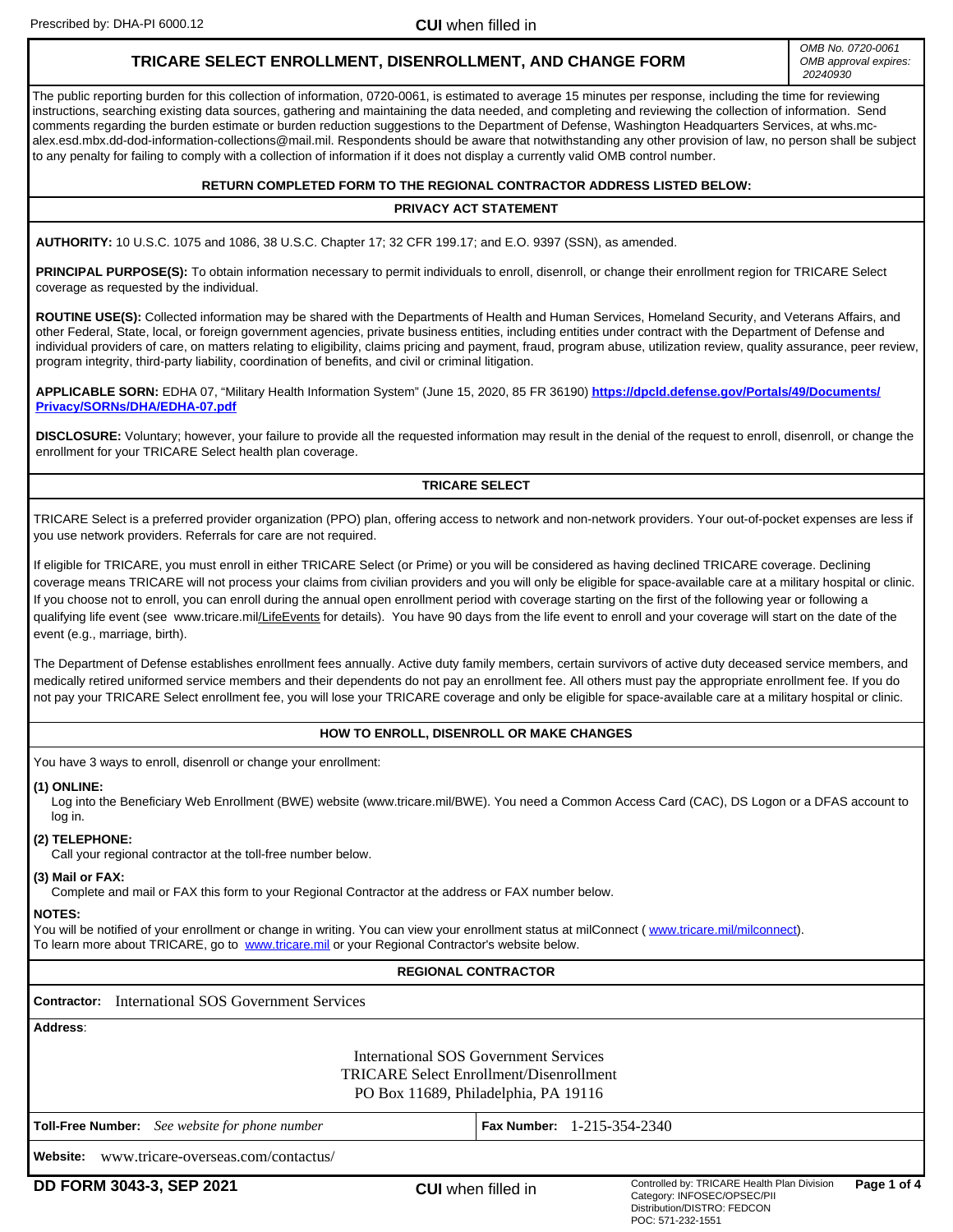**CUI** when filled in

| <b>SPONSOR'S SSN / DBN</b>                                                                                |                                                                                                        |                                              |  |  |  |
|-----------------------------------------------------------------------------------------------------------|--------------------------------------------------------------------------------------------------------|----------------------------------------------|--|--|--|
| <b>SECTION I - SPONSOR INFORMATION</b>                                                                    |                                                                                                        |                                              |  |  |  |
| 1. SPONSOR'S NAME (Last, First, Middle Initial)<br>(Must match DEERS)                                     | 2. SPONSOR'S SOCIAL SECURITY NUMBER (SSN) (XXX-XX-XXXX)<br>or DoD BENEFITS NUMBER (DBN) (XXXXXXXXX-XX) |                                              |  |  |  |
| 3. SPONSOR IS: $(X \text{ one})$<br><b>Active Duty</b><br>Retired                                         | <b>Unremarried Former Spouse</b>                                                                       | Deceased (Go to Section II.)                 |  |  |  |
| 4. SPONSOR'S TELEPHONE NUMBER (Include Area Code)                                                         | <b>5. SPONSOR'S E-MAIL ADDRESS</b>                                                                     | <b>6. SPONSOR'S</b>                          |  |  |  |
| c. CELL:<br>a. HOME:                                                                                      |                                                                                                        | <b>DATE OF BIRTH (YYYYMMDD)</b>              |  |  |  |
| b. WORK:                                                                                                  |                                                                                                        |                                              |  |  |  |
| <b>7. SPONSOR'S RESIDENCE ADDRESS</b><br>New                                                              |                                                                                                        |                                              |  |  |  |
| a. STREET                                                                                                 | b. CITY                                                                                                |                                              |  |  |  |
| c. STATE<br>d. ZIP CODE<br>$ \bm{\nabla} $                                                                | e. COUNTRY                                                                                             |                                              |  |  |  |
| 8. SPONSOR'S MAILING ADDRESS (Provide APO or FPO if stationed overseas)                                   | Same as residence                                                                                      | <b>New</b>                                   |  |  |  |
| a. STREET                                                                                                 | b. CITY                                                                                                |                                              |  |  |  |
| c. STATE<br>d. ZIP CODE<br>$\blacktriangledown$                                                           | e. COUNTRY                                                                                             |                                              |  |  |  |
| 9. REQUESTED ACTION FOR ELIGIBLE BENEFICIARIES (X one)                                                    | Enroll<br>None (go to Section II)                                                                      | Disenroll<br><b>Change Enrollment Region</b> |  |  |  |
|                                                                                                           | Decline Coverage<br><b>Effective Date Requested:</b>                                                   |                                              |  |  |  |
| <b>SECTION II - ENROLLING FAMILY MEMBER INFORMATION</b> (Use additional copies of this page as necessary) |                                                                                                        |                                              |  |  |  |
| 10. a. FAMILY MEMBER NAME (Last, First, Middle Initial)<br>(Must match DEERS)                             |                                                                                                        | <b>b. DATE OF BIRTH (YYYYMMDD)</b>           |  |  |  |
|                                                                                                           |                                                                                                        |                                              |  |  |  |
| <b>c. REQUESTED ACTION</b><br>Enroll<br>Disenroll<br><b>Change Enrollment Region</b>                      | Decline Coverage                                                                                       | <b>Effective Date Requested:</b>             |  |  |  |
| Same as Sponsor<br>d. ADDRESS (Provide address, if different from Sponsor)                                | New                                                                                                    |                                              |  |  |  |
| $(1)$ HOME:                                                                                               |                                                                                                        |                                              |  |  |  |
| (2) MAILING:                                                                                              |                                                                                                        |                                              |  |  |  |
| e. TELEPHONE NUMBER (Include Area Code)                                                                   |                                                                                                        | f. E-MAIL ADDRESS                            |  |  |  |
| (1) HOME:<br>(2) WORK:                                                                                    | (3) CELL:                                                                                              |                                              |  |  |  |
| 11. a. FAMILY MEMBER NAME (Last, First, Middle Initial)<br>(Must match DEERS)                             |                                                                                                        | <b>b. DATE OF BIRTH (YYYYMMDD)</b>           |  |  |  |
|                                                                                                           |                                                                                                        |                                              |  |  |  |
| c. REQUESTED ACTION<br>Change Enrollment Region<br>Enroll<br>Disenroll                                    | Decline Coverage                                                                                       | <b>Effective Date Requested:</b>             |  |  |  |
| Same as Sponsor<br>d. ADDRESS (Provide address, if different from Sponsor)                                | New                                                                                                    |                                              |  |  |  |
| $(1)$ HOME:                                                                                               |                                                                                                        |                                              |  |  |  |
| (2) MAILING:                                                                                              |                                                                                                        |                                              |  |  |  |
| e. TELEPHONE NUMBER (Include Area Code)                                                                   |                                                                                                        | f. E-MAIL ADDRESS                            |  |  |  |
| (1) HOME:<br>(2) WORK:                                                                                    | $(3)$ CELL:                                                                                            |                                              |  |  |  |
| 12. a. FAMILY MEMBER NAME (Last, First, Middle Initial)<br>(Must match DEERS)                             |                                                                                                        | <b>b. DATE OF BIRTH (YYYYMMDD)</b>           |  |  |  |
| <b>c. REQUESTED ACTION</b><br>Enroll<br>Disenroll<br><b>Change Enrollment Region</b>                      | Decline Coverage                                                                                       | <b>Effective Date Requested:</b>             |  |  |  |
| Same as Sponsor<br>d. ADDRESS (Provide address, if different from Sponsor)                                | New                                                                                                    |                                              |  |  |  |
| $(1)$ HOME:                                                                                               |                                                                                                        |                                              |  |  |  |
| (2) MAILING:                                                                                              |                                                                                                        |                                              |  |  |  |
| e. TELEPHONE NUMBER (Include Area Code)                                                                   |                                                                                                        | f. E-MAIL ADDRESS                            |  |  |  |
| $(1)$ HOME:<br>(2) WORK:                                                                                  | $(3)$ CELL:                                                                                            |                                              |  |  |  |
| DD FORM 3043-3, SEP 2021                                                                                  | <b>CUI</b> when filled in                                                                              | Page 2 of 4                                  |  |  |  |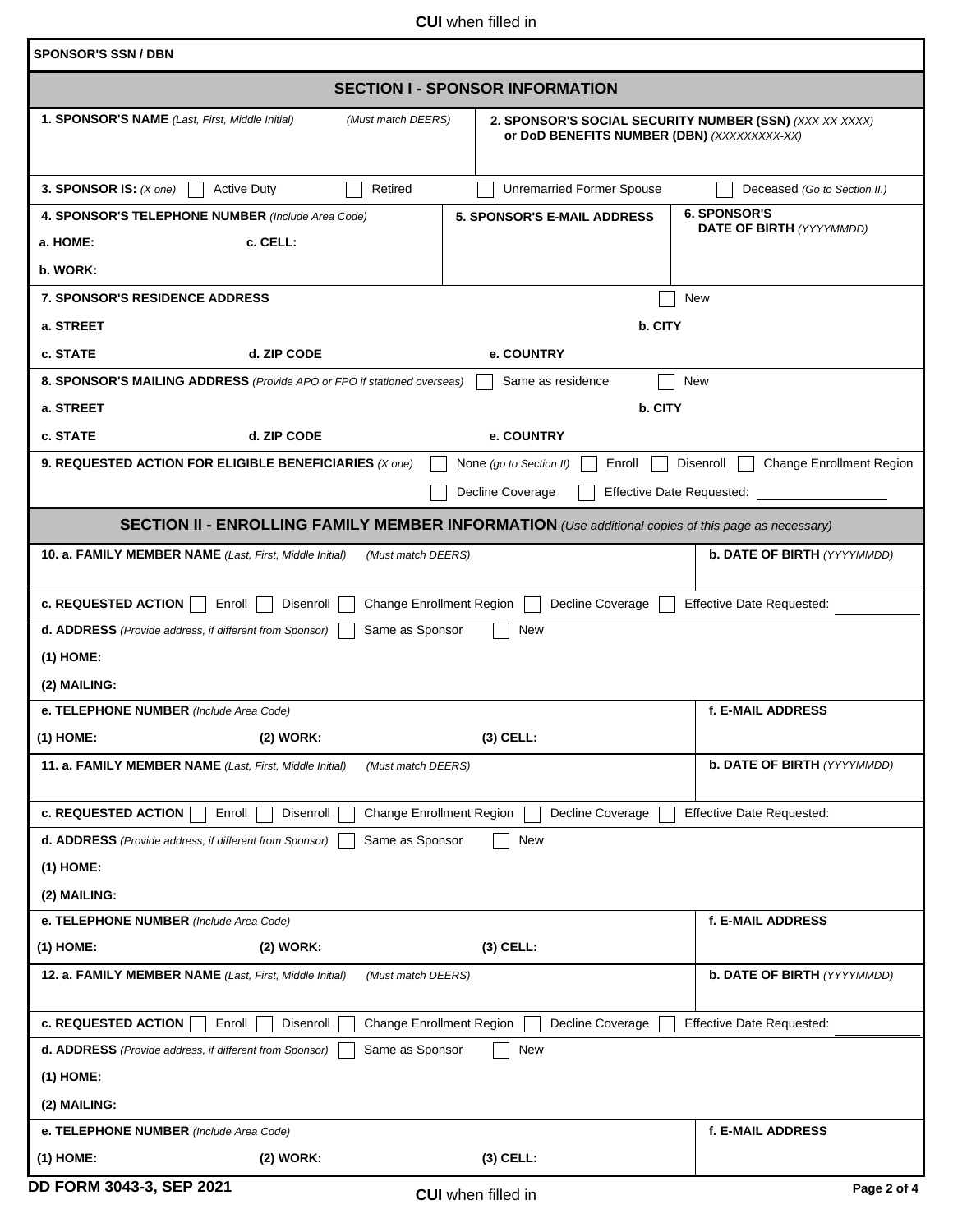**CUI** when filled in

| <b>SPONSOR'S SSN / DBN</b>                                                                                                                                                                                                                                                                                                                                                                                                                                                                                                                                                                                                                            |                                         |                                        |                           |  |  |  |
|-------------------------------------------------------------------------------------------------------------------------------------------------------------------------------------------------------------------------------------------------------------------------------------------------------------------------------------------------------------------------------------------------------------------------------------------------------------------------------------------------------------------------------------------------------------------------------------------------------------------------------------------------------|-----------------------------------------|----------------------------------------|---------------------------|--|--|--|
| SECTION III - REASON FOR DISENROLLING OR DECLINING COVERAGE                                                                                                                                                                                                                                                                                                                                                                                                                                                                                                                                                                                           |                                         |                                        |                           |  |  |  |
| <b>1. NAME OF FAMILY MEMBER:</b>                                                                                                                                                                                                                                                                                                                                                                                                                                                                                                                                                                                                                      |                                         | Gained Other Health Insurance<br>Other | Chose Other TRICARE Plan  |  |  |  |
| 2. NAME OF FAMILY MEMBER:                                                                                                                                                                                                                                                                                                                                                                                                                                                                                                                                                                                                                             |                                         | Gained Other Health Insurance<br>Other | Chose Other TRICARE Plan  |  |  |  |
| <b>3. NAME OF FAMILY MEMBER:</b>                                                                                                                                                                                                                                                                                                                                                                                                                                                                                                                                                                                                                      |                                         | Gained Other Health Insurance<br>Other | Chose Other TRICARE Plan  |  |  |  |
| <b>4. NAME OF FAMILY MEMBER:</b>                                                                                                                                                                                                                                                                                                                                                                                                                                                                                                                                                                                                                      |                                         | Gained Other Health Insurance<br>Other | Chose Other TRICARE Plan  |  |  |  |
| <b>SECTION IV - OTHER HEALTH INSURANCE</b>                                                                                                                                                                                                                                                                                                                                                                                                                                                                                                                                                                                                            |                                         |                                        |                           |  |  |  |
| PLEASE IDENTIFY IF ANYONE IS CURRENTLY COVERED BY OTHER HEALTH INSURANCE.                                                                                                                                                                                                                                                                                                                                                                                                                                                                                                                                                                             |                                         |                                        |                           |  |  |  |
| 1. TRICARE Supplement (no other information is needed)                                                                                                                                                                                                                                                                                                                                                                                                                                                                                                                                                                                                |                                         |                                        |                           |  |  |  |
| 2. Medical Insurance:                                                                                                                                                                                                                                                                                                                                                                                                                                                                                                                                                                                                                                 | a. Person(s) Covered:                   |                                        |                           |  |  |  |
| b. Policy Holder Name:                                                                                                                                                                                                                                                                                                                                                                                                                                                                                                                                                                                                                                | c. Carrier Name:                        | d. Policy Number:                      | e. Policy Effective Date  |  |  |  |
| 3. Dental Insurance:                                                                                                                                                                                                                                                                                                                                                                                                                                                                                                                                                                                                                                  | a. Person(s) Covered:                   |                                        |                           |  |  |  |
| b. Policy Holder Name:                                                                                                                                                                                                                                                                                                                                                                                                                                                                                                                                                                                                                                | c. Carrier Name:                        | d. Policy Number:                      | e. Policy Effective Date  |  |  |  |
| 4. Vision Insurance:                                                                                                                                                                                                                                                                                                                                                                                                                                                                                                                                                                                                                                  | a. Person(s) Covered:                   |                                        |                           |  |  |  |
| b. Policy Holder Name:                                                                                                                                                                                                                                                                                                                                                                                                                                                                                                                                                                                                                                | c. Carrier Name:                        | d. Policy Number:                      | e. Policy Effective Date  |  |  |  |
| 5. Prescription Insurance:                                                                                                                                                                                                                                                                                                                                                                                                                                                                                                                                                                                                                            | a. Person(s) Covered:                   |                                        |                           |  |  |  |
| b. Policy Holder Name:                                                                                                                                                                                                                                                                                                                                                                                                                                                                                                                                                                                                                                | c. Carrier Name:                        | d. Policy Number:                      | e. Policy Effective Date  |  |  |  |
|                                                                                                                                                                                                                                                                                                                                                                                                                                                                                                                                                                                                                                                       | <b>SECTION V - SIGNATURE (REQUIRED)</b> |                                        |                           |  |  |  |
| I understand it is my responsibility to comply with all TRICARE Select policies and procedures. By signing this form, I certify the information provided is<br>true and accurate. Federal funds are involved in this program and any false claims, statements, comments, or concealment of a material fact may be<br>subject to fine and/or imprisonment under applicable Federal law.                                                                                                                                                                                                                                                                |                                         |                                        |                           |  |  |  |
| 1. SIGNATURE OF SPONSOR, SPOUSE, OR<br>OTHER LEGAL GUARDIAN OF BENEFICIARY                                                                                                                                                                                                                                                                                                                                                                                                                                                                                                                                                                            | <b>2. RELATIONSHIP TO SPONSOR</b>       |                                        | 3. DATE SIGNED (YYYYMMDD) |  |  |  |
| <b>ENROLLMENT NOTE:</b> Your regional contractor will process your enrollment, disenrollment or change request to be effective on the date<br>requested or the date of event (e.g., initial eligibility, marriage, birth) as appropriate. If your regional contractor receives your enrollment<br>request within 90-days of loss of other TRICARE or healthcare coverage, your TRICARE Select coverage starts on the day after the loss of<br>your other coverage. You should confirm the enrollment or change before obtaining care by calling your Regional Contractor or by viewing<br>your enrollment on milConnect (www.tricare.mil/milconnect). |                                         |                                        |                           |  |  |  |
| DISENROLLMENT NOTE: If you voluntarily disenroll or do not pay your enrollment fee, you will only have space available care at a<br>military hospital or clinic. You may re-enroll during the next open enrollment period or within 90-days of a qualifying life event (see<br>www.tricare.mil/LifeEvents for details). You have 90-days from the life event to enroll and your coverage will start on the date of the<br>event (e.g., marriage, birth).                                                                                                                                                                                              |                                         |                                        |                           |  |  |  |

**PAYMENT OPTIONS**: See Section VI on next page.